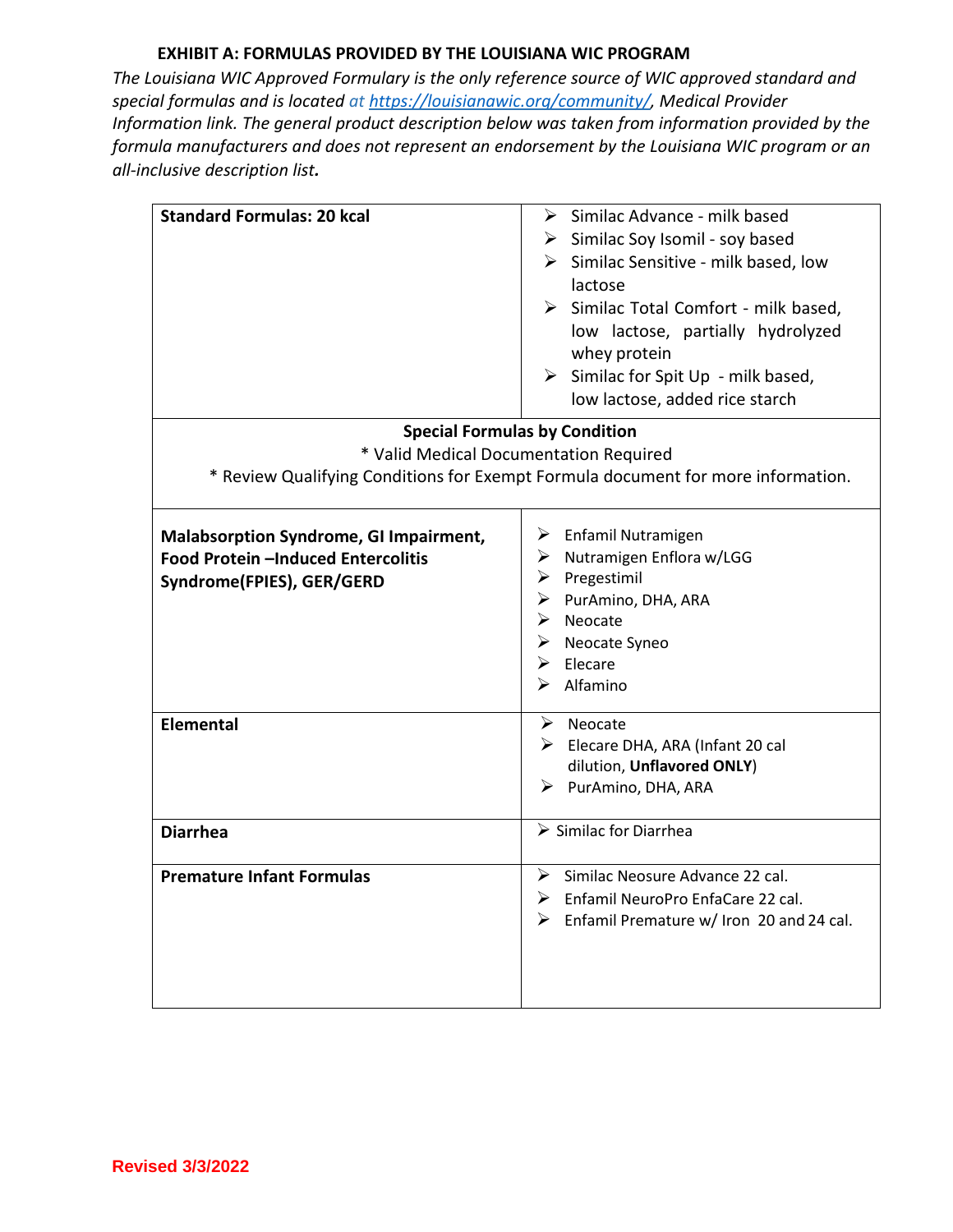*The Louisiana WIC Approved Formulary is the only reference source of WIC approved standard and special formulas and is located at [https://louisianawic.org/community/,](https://louisianawic.org/community/) Medical Provider Information link. The general product description below was taken from information provided by the formula manufacturers and does not represent an endorsement by the Louisiana WIC program or an all-inclusive description list.*

| <b>High Calorie Infant Formulas</b>                             | Enfamil-24 cal.<br>➤<br>Similac Neosure-22 cal.<br>➤<br>Enfacare-22 cal.<br>➤<br>$\triangleright$ Similac Special Care -24 cal.<br>> Similac Special Care- 24 cal. High Protein<br>➤<br>Similac Special Care-30 cal.                                                                                                                                                                                                                                                                                                                                                                                                                                   |
|-----------------------------------------------------------------|--------------------------------------------------------------------------------------------------------------------------------------------------------------------------------------------------------------------------------------------------------------------------------------------------------------------------------------------------------------------------------------------------------------------------------------------------------------------------------------------------------------------------------------------------------------------------------------------------------------------------------------------------------|
| Low Renal Solute PM 60/40                                       | $\triangleright$ Similac PM 60/40                                                                                                                                                                                                                                                                                                                                                                                                                                                                                                                                                                                                                      |
| <b>Fat Modification - Formulas Containing</b><br><b>MCT Oil</b> | Similac Neosure<br>➤<br><b>Enfamil Premature Formulas</b><br>➤<br>➤<br>Pregestimil<br>Alimentum<br>➤<br>Neocate DHA, ARA<br>$\triangleright$ Pediasure Peptide 1.0 Cal.<br>Enfaport-30 cal./oz.<br>➤<br>➤<br>Elecare<br>Pediasure<br>≻                                                                                                                                                                                                                                                                                                                                                                                                                 |
| <b>Chylothorax or LCHAD Deficiency</b>                          | $\triangleright$ Enfaport - 30 cal/oz.                                                                                                                                                                                                                                                                                                                                                                                                                                                                                                                                                                                                                 |
| <b>Hypocalcemia, Impaired Renal Function</b>                    | Similac PM 60/40                                                                                                                                                                                                                                                                                                                                                                                                                                                                                                                                                                                                                                       |
| <b>Toddler and Child Formulas</b>                               | $\triangleright$ Pediasure w/ Fiber - 30 cal/oz.<br>$\triangleright$ Pediasure - 30 cal/oz.<br>$\triangleright$ Pediasure Enteral - 30 cal/oz.<br>$\triangleright$ Pediasure Enteral w Fiber - 30 cal/oz.<br>▶ Pediasure Harvest - 30 cal/oz.<br>▶ Pediasure Peptide 1.0 - 30 cal/oz.<br>$\triangleright$ Neocate Jr- Children - 30 cal/oz.<br>$\triangleright$ PurAmino, DHA, ARA Infants and<br>Puramino Jr to 24 months - 30 cal/oz.<br>Elecare Jr - 30 cal/oz., All flavors eff. $2/21/22$<br>> Boost Kid Essentials 1.5 - 45 cal/oz.<br>> Boost Kid Essentials 1.5 w/ Fiber -<br>45 cal/oz.<br>> Alfamino Jr - 30 cal/oz. Unflavored &<br>Vanilla |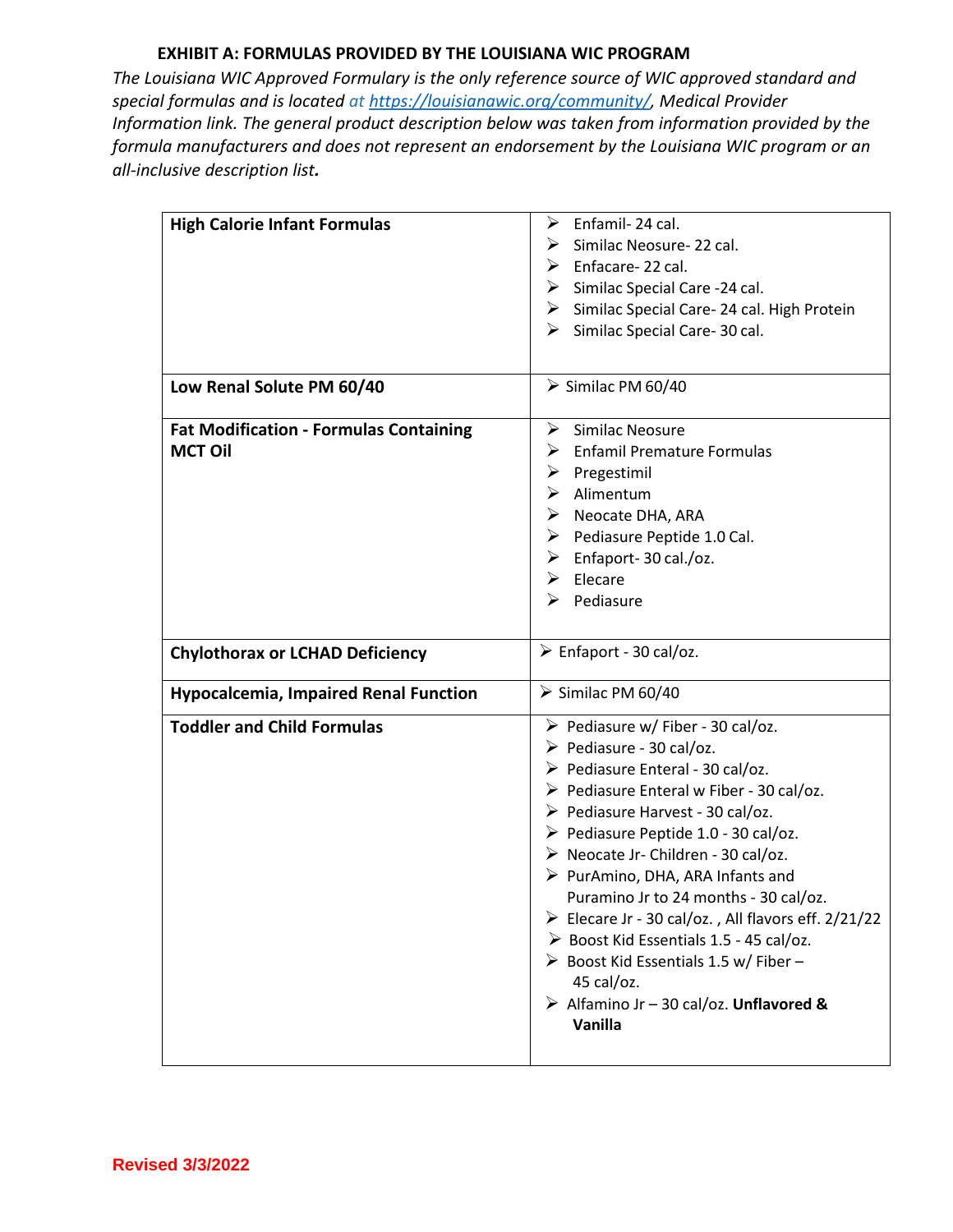*The Louisiana WIC Approved Formulary is the only reference source of WIC approved standard and special formulas and is located at [https://louisianawic.org/community/,](https://louisianawic.org/community/) Medical Provider Information link. The general product description below was taken from information provided by the formula manufacturers and does not represent an endorsement by the Louisiana WIC program or an all-inclusive description list.*

| <b>Elemental Toddler and Child Formulas</b> | Elecare Jr - 30 cal/oz.               |
|---------------------------------------------|---------------------------------------|
|                                             | All flavors eff. 2/21/22              |
|                                             | Neocate Jr - 30 cal/oz.- Unflavored,  |
|                                             | Chocolate, Tropical                   |
|                                             | Alfamino Jr - 30 cal/oz. Unflavored & |
|                                             | Vanilla                               |
|                                             |                                       |